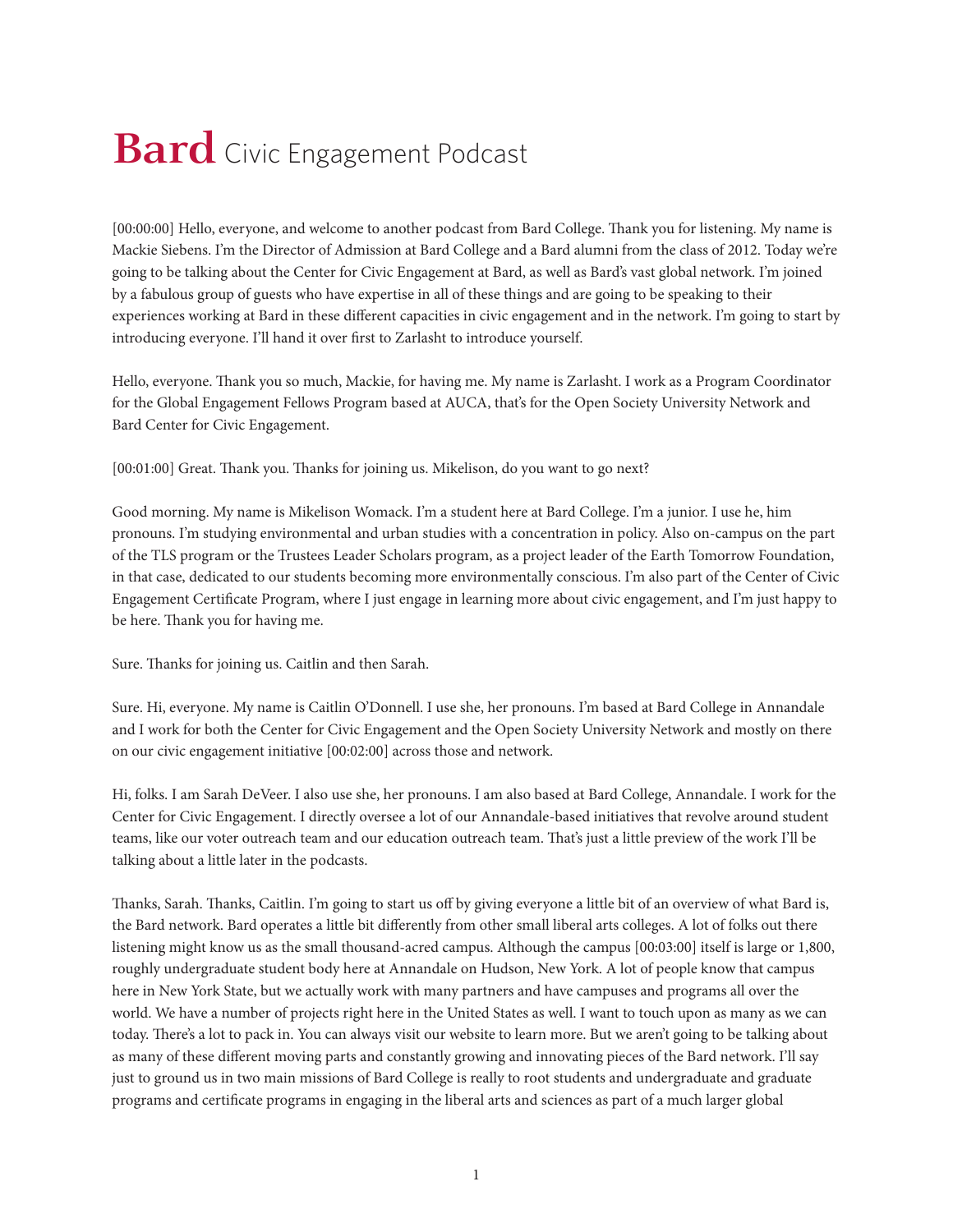conversation, connecting with students and faculty and staff all over the world to engage in this rigorous higher education [00:04:00] program with many different voices in one classroom working together on a variety of different projects. The other goal outside of this rigorous academic program is civic engagement. There's a huge emphasis on making sure students are not only getting the practical skills that come with traveling to or connecting with virtually different communities all over the world, but there's also a real interest in making sure students are doing active listening, diving into communities, and thinking very critically and carefully about how they can use their academic program to best serve students, families, individuals all over the world. I would say that those two things, for the purposes of this podcast are going to ground us today and what we talk about, first this large global network, and also how deep rooted civic engagement is as part of the Bard College Admission. We're actually really lucky today because Zarlasht is joining [00:05:00] us from AUCA, the American University of Central Asia, and is going to be talking a little bit about the Global Fellows Program at AUCA and across the network. We're really lucky to have a representative who is going to be speaking a little bit about the Bard network from another location. If you want to go ahead Zarlasht and talk a little bit about your role and talk about how Bard is connected in this much larger global network.

Thank you so much. I think ever since I started studying at AUCA, I didn't only hear about things that were going on at AUCA, but also were some of the opportunities that Bard was offering. As you mentioned, I am based at the American University of Central Asia, but the program I'm coordinating is called Global Engagement Fellows Program. This program came to existence [00:06:00] at the end of one of the civic engagement conferences that was in Berlin, where we were just brainstorming on how to stay connected when the get-engaged conferences comes to an end. We came up with the idea of Global Engagement Fellows. Basically what we do through this program is we promote and coordinate thematic civic engagement projects across the Open Society University Network. We select a new group of fellows every year, so we have new global fellows on annual basis. Then the selected global fellows, they are people who have developed and sustain civic engagement projects and young leaders who have demonstrated leadership skills and then desire for working with others in their communities and then their institutions. The role of a global fellow [00:07:00] is basically to carry the activities we have within the program, like our monthly civic engagement workshops, office hours, and they all have their own civic engagement projects that they run and lead across the network. I think that's quite it. That's the general overview of what we do with the Global Fellows Program within the Bard and also network.

Great. Thank you. That's very helpful, I think. I'll back up a little bit too and just give a little bit of history of OSUN as well. The Open Society University Network known as OSUN. This is a partnership between Bard and originally Central European University that started in 2020 and has a significant endowment to build out more programs that the college [00:08:00] has been building upon for a long time, civic engagement programs, access work to rigorous higher-level education, and liberal arts and sciences programs specifically. Of course, the AUCA, American University of Central Asia in Bishkek, Kyrgyzstan is where Zarlasht is joining us from today, and that's one of many campuses and programs that Bard College is connected to through these partnerships. But that overview is really helpful, so thank you. Moving on, I guess to talk a little bit more about civic engagement, Sarah, do you want to talk a little bit about the origins of the Center for Civic Engagement and its mission specifically?

Sure, yeah. The Center for Civic Engagement, as some of the founders, Aaron Cannon and Jonathan Becker often talk about who are still at Bard since its founding. They came to this realization [00:09:00] in 2011 that even though civic engagement was a central part of Bard's mission in the world, we needed a formalize it a little bit more. Around that time, they created a Center for Civic Engagement website and it was supposed to be just that. It was supposed to just be a website of resources on how college students who are very energetic, have a lot of really great ideas and want to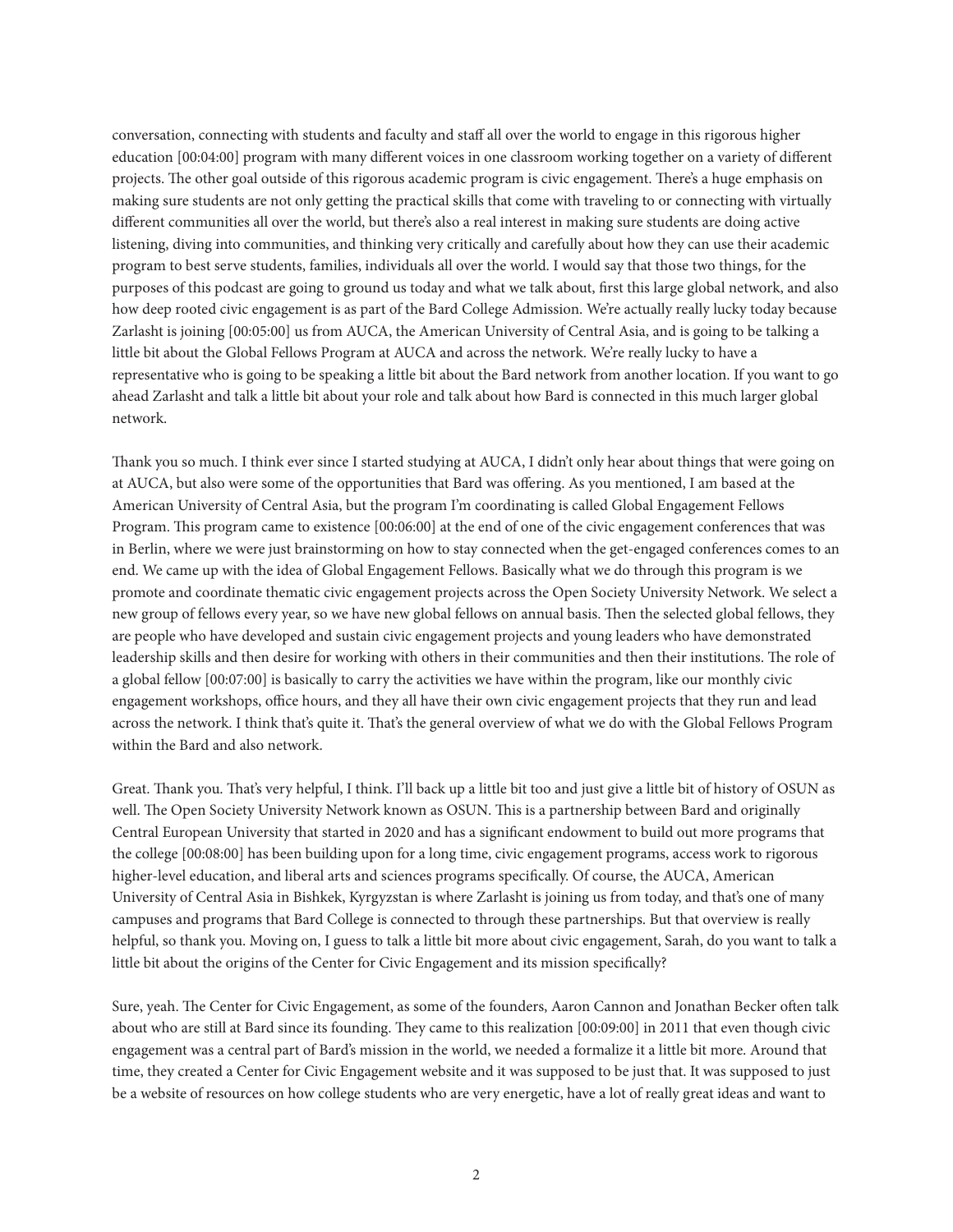put that to action, how they could do exactly that and deploy themselves throughout the community locally and through these issues that they're most passionate about. What started as a website in 2011 then really blossomed out of that. I started Bard in 2013. I went to Bard from then until 2017 when I graduated. I personally can't imagine [00:10:00] Bard before the Center for Civic Engagement, even though I was still pretty new when I first came to Bard. It really did make such an impact on my time. I wasn't ever directly involved with the Center for Civic Engagement, I mostly just always really admired my peers who were and had those jobs and did those TLS projects. I was a really great volunteer in my friend's projects and a really great supporter from the sidelines. I've had such a blast becoming a staff member and supporting those students and also a more formalized way of helping them navigate where they really want to ignite their passion in civic engagement and connecting with community partners.

The Center for Civic Engagement mission is that we're a private institution working in the public good. That really is my job, is helping students realize [00:11:00] what that means for them personally. I work with a lot of community partners and oftentimes we'll have tabling time in the cafeteria, or we employ a lot of students and we really just like to talk to students and help figure out what they're most excited to get involved with civic engagement wise and how civic engagement continue to enrich their barred experience. That's where we stand today, is that the Center for Civic Engagement with our internal on-campus partnerships with the Career Development Office as well. We really want to have you plant the seeds here at Bard to then grow into whatever you want it to be for the rest of your life, really after Bard and continue to make impactful experience if you decide to stay in the Hudson Valley like I did, or if you decide to bring that action somewhere else, [00:12:00] just know that we're here to help you realize that and help water that seed so to say.

Can I just follow up on one of Sarah's points just to really make it clear. This is something that might not be as obvious. Especially if you are not yet in a college setting. I think what's so interesting about the Center for Civic Engagement and the work we do is that there are built-in programs that you can get involved in as a student to plug into, such as our long-established voting initiative and our STEM outreach programs where we're going into local schools and we're teaching students about science, math, technology, and doing experiments with them, getting them excited about learning. This is probably Mikelison, what you're going to touch on. Students have where with all and the encouragement from the college and from the Center for Civic Engagement staff and people like czar to start their own projects at Bard and really experiment [00:13:00] with being a leader to respond to issues that they want to be addressing in their community, whatever that community may be. I think that's just a really interesting as a newer staff member to the center, I think that just such an interesting distinction. If you want to get involved, you can, and they're just multiple ways of plugging in.

Thanks, Caitlin. Mikelison I know you touched on this in your introduction as a leader running a civic engagement program. But there's a whole history of students that have gone off and started their own projects. Our Bard Prison Initiative is a longstanding program bringing associates and bachelor's degrees into facilities across New York State. These are prison facilities where students are getting their associates or their bachelor's and the Bard program Lavazz is a widely circulated magazine in Spanish. It's the largest Spanish publication in the Hudson Valley, started by a student and still run by that student, [00:14:00] same with the Bard Prison Initiative. Started as brothers at Bard, bringing young men of color access to higher education. That was started by students and is still growing today. There's a long history of so many really incredible programs that students have started. You're a part of that history. Mikelison, do you want to talk a little bit about what you are doing?

Yes, of course. I am a part of the trustees Leadership Scholar Program, which is really a program that was designed to support leadership development. I really geared towards students wanting to get hands-on community engagement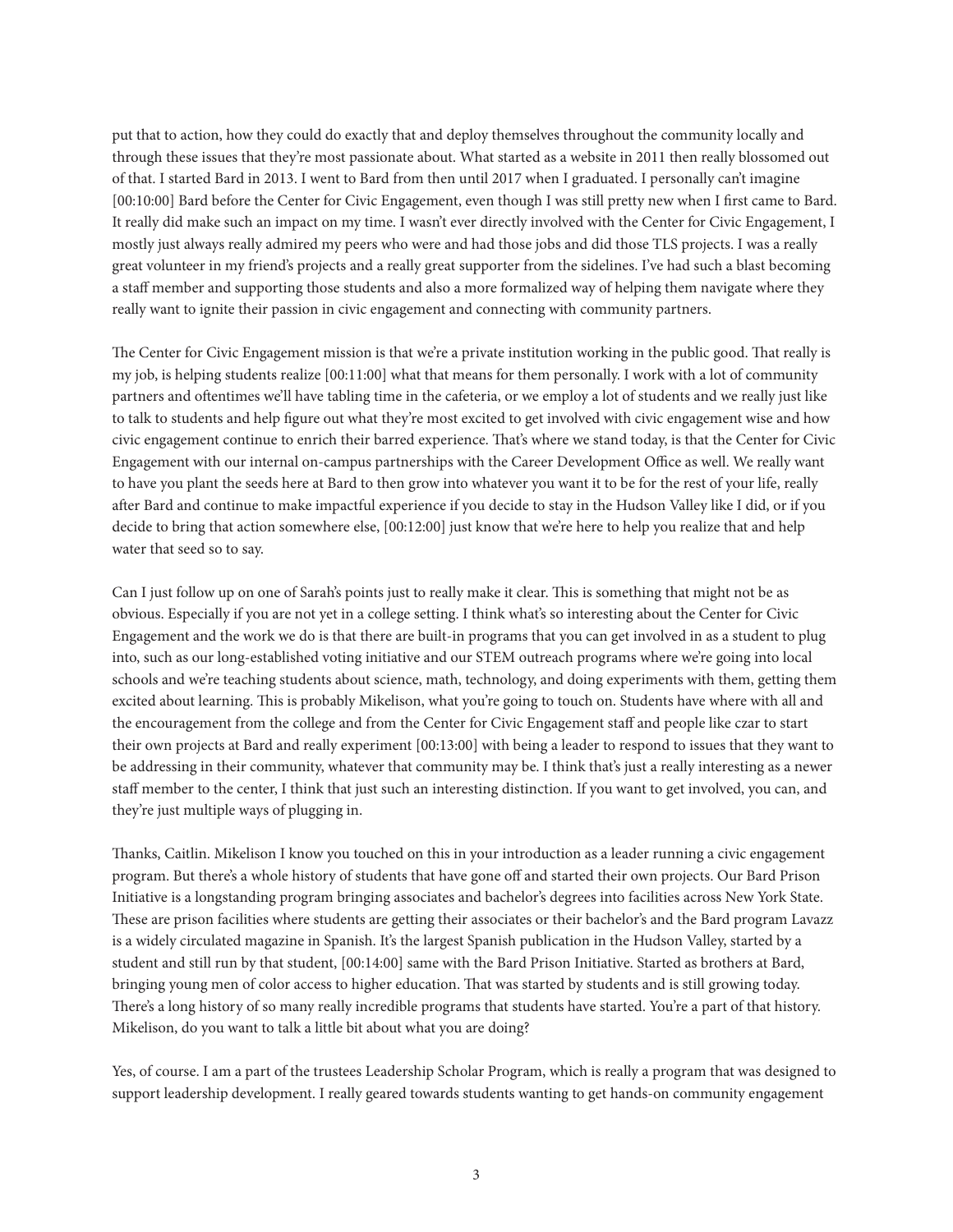projects going in community. The students in the TLS program proposed InDesign civic engagement projects based on their passionate interests. An example of that is me, for example, I actually major in environmental urban studies and I'm an advocate for the environment. I decided to start a TLS project called the Earth Tomorrow Foundation. [00:15:00] It caters for K-12 students becoming more environmentally conscious through the use of hands-on sustainability research projects, lesson plans, food, water filtration devices, and talking about PCBs in the Hudson. A lot of projects that have come out of the trustees leader project include Brothers@ and there's also some that are doing some great work now today too such as Sister to Sister, which is one of the newer ones that have been institutionalized. To bar that focus on student learning, internships to young women of color. There's also the lag body experience that host the conference every year. Just to talk about creating safe spaces for women of color and people of color on campus. The trustee leaders scholars program is something that, is a great thing to be a part of. Also I've heard that they celebrated their 20th year of student projects this year, [00:16:00] which is amazing. So yes.

Thank you. That's it is a really longstanding tradition and I think one that will continue for many years. Sarah, do you want to talk a little bit, I guess we touched a little bit on certainly the growth of starting from a website and now becoming this huge engine. We also talked a little bit about Caitlin mentioned some of the programs too, is there anything there that you want to add, any programs that you are specifically in touch with that you just want to talk a little bit more about?

Sure, I will specifically shout out three of my student run projects. One of which is Election@Bard, which is our voter outreach project. Because of the sheer impact of our students, we have been in the process of battling for student voter rights for the past 20 years. [00:17:00] In 2020, we're able to obtain our first on-campus polling place. Which was really exciting after 20 years of trying to fight for the student right to vote. Other smaller projects within that. But still are really great work is continuously offering voter registration support, registering to vote and our country is incredibly fraught and difficult for our students. Helping our students navigate. Finding out if their registration went through, if they've been made an inactive voter for any reason, how to request an absentee ballot, how to send an absentee ballot back in. Because we oftentimes have a lot of students who come to Bard from other places who were really active in other places and want to stay active in those other places. [00:18:00] The election up our team is a nonpartisan team, which means that we don't encourage students to vote a certain way or vote in a certain place. If you are from California and you come to Bard and you want to maintain that voter registration in California, we'll still help you. If you come to Bard and want to register here, but don't know anything about what's on the ballot, we'll help you know how to find a sample ballot so you can do your own research ahead of time before walking into the voter booth. It's a lot of that support. If you have any issues with your voter registration going through. We've offered transportation to get to the Board of Elections to be able to vote, affidavit, ballot on election day, all resources. It's really incredible what our students have been able to accomplish through this Election@Bard [00:19:00] support, that's one team. Another team is our education outreach team. Primarily both do focus in STEM, but we try to open that up to be steam as well. Science technology, engineering, art, and math. During citizen science, which will most likely happen during their first year at Bard, we help with one of the strands. Education science is a choose your own adventure program where if you're really passionate about education, you can choose the education track of citizen science. That's where the CCE comes in and helps organize those school visits. You get to visit a school and be a part of their classroom for a day. Shadows, upperclassmen students who have built lesson plans that follow the New York State standards. [00:20:00] Then at the end of the program, build your own lesson plan and come back to the CCE once you've finished the system science program. We can set you up with opportunities to be able to watch your lesson plan come to life with one of our partner schools around the area. That's a really great program that you can get involved with within your first year at Bard through the education strand of citizen science. We also do loads of other stuff as well. If you want to see if that's right for you before citizen science as well, we have smaller programs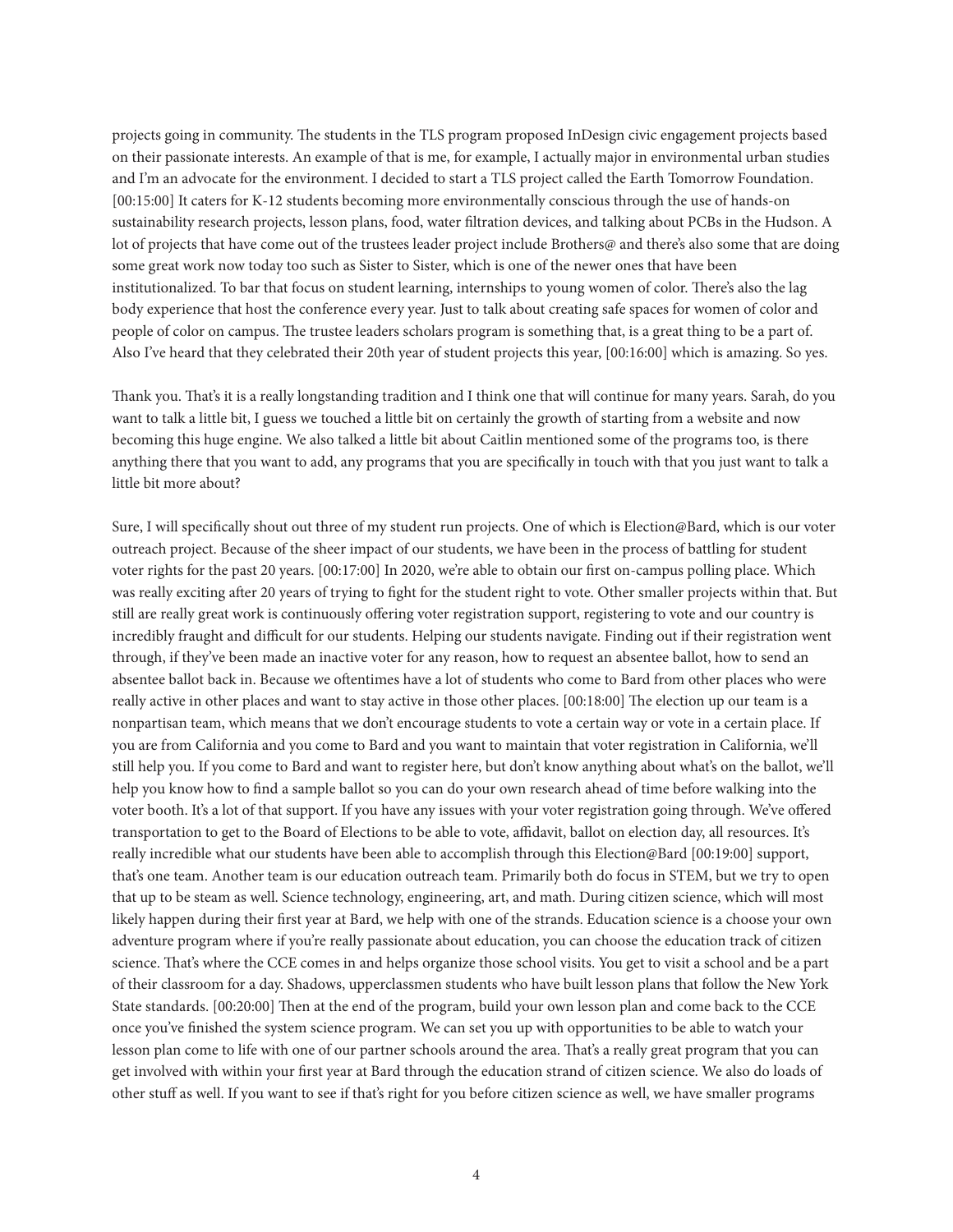like STEM nights out where we take over a cafeteria or a gym of a community partner and do exactly what it sounds like. We set up stations of fun stomach experiments like apple volcanoes and strawberry DNA and teaching students, accessible coding for robotics and all stuff like that. It just depends on what the community wants [00:21:00] and how Bard can match up with our student abilities. The last project that I'll highlight is the scale project, which was started a few years back by an econ major who realize that a place like Bard which oftentimes doesn't talk about socioeconomic status and class when it comes to hidden fees at Bard and how can students work towards demystifying those hidden fees and support each other in sharing resources like creating a textbook library in partnership with the Stevenson Library and those librarians there. How can we share information about things like the Community Action Award, which the Center for Civic Engagement runs. It;'s [00:22:00] a summer internships stipend that if you're taking on an internship that is public-facing and community-based. That's unpaid. We will help get you paid through Bard because we believe that no one should miss out on an opportunity that will enrich your Bard experience because of your socioeconomic background. The scale project will help promote that and make sure that the students who actually need this the most are aware of what their resources are. Through all of that, we have some really great students. If you would like to e-mail me, we're going to include our emails at the end. I'm happy to answer any questions you might have about anything I just said.

Thanks, Sarah. Yeah. One other thing moving into this next question that I have for Mikelison is, through [00:23:00] all of these projects and programs there's a lot of work being done to build community and to strengthen different communities, and one of the things that Bard is really starting to do is to make sure the students doing that work and learning how to do that work, are able to package their skills and understand how valuable the skills that they're building through these projects are. Things like the certificate program with the Center for Civic Engagement are doing more of those things and that's really exciting. Mikelison, do you want to talk a little bit about the certificate?

Yeah, of course. The certificate is actually something a little bit newer to CCE. I'm actually a part of the inaugural class to get the certificate, which is really exciting. But the certificate really provides a structure for undergraduate students interested in deepening their knowledge in understanding of civic and community engagement, and it's something that allows students to really incorporate civic engagement into their time here at Bard. It [00:24:00] gives you a lot of co-curricular I guess, ideas where you're able to do community engagement but also go into the classroom and learn more about what it means to be civically engaged and how to create sustainable projects. I can talk about a few of the courses that they offer to the certificate program especially with the ELAS courses. ELAS courses are engaged liberal arts and sciences courses that bring theory to practice by linking coursework and critical thinking and engagement activities. Also we have to take as being a part of the Center for Civic Engagement Certificate Program, there are a lot of requirements that we have to meet that really catered towards students' understanding what it means to be civically engaged. One of the questions that I've actually personally taken, what's the Civic Engagement Course? That actually was to the OSUN program or the OSUN network. It allowed me to take [00:25:00] a course with international students and people from all over the world and talk about different projects that cater to their particular communities. Seeing people talking about ending hunger in their communities or bettering education, to even clothing drives and providing homeless people for places to stay. It was really a interesting course and really a life-changing course actually for me to take because you get to see so many different, not necessarily struggles, but you get to see different things that communities needs across the world to just better their community, and what people are doing to better their community is amazing.

Yeah, thank you. I think that gives hopefully a good understanding of just how ingrained civic engagement is and is becoming. It's very pervasive across everything that we do, both in the curriculum and through these specific civic engagement projects. I think you've probably gathered from the conversation for those listeners [00:26:00] tuning in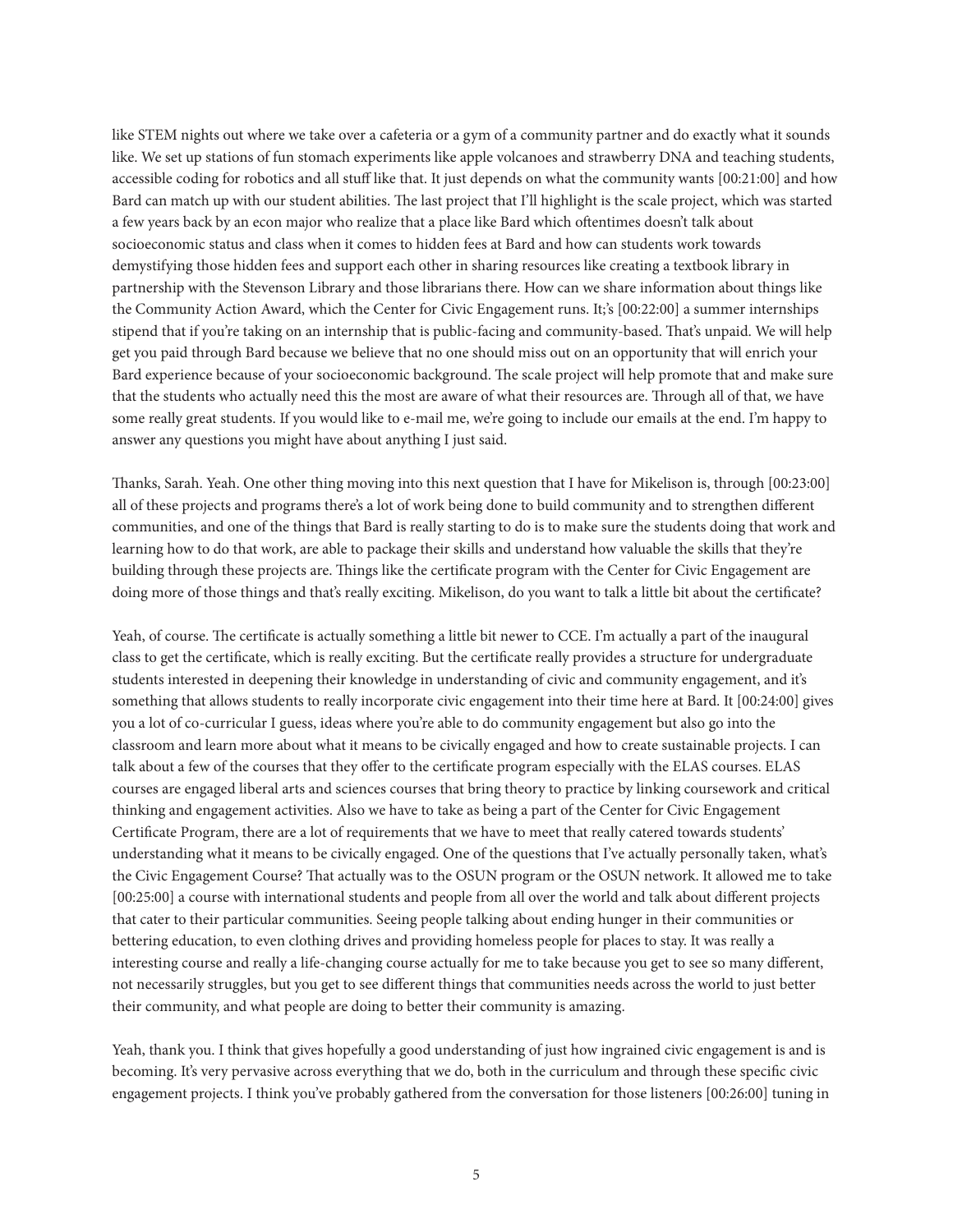that there is a lot of power and responsibility handed over to students with these great ideas and that's something that the Center for Civic Engagement really encourages and the college encourages as a whole. Many of these projects as you've learned were started by students or the students came up with the idea and staff and faculty jump in and offer guidance, but students are really doing a lot of these projects starting with an idea and seeing it all the way through which is really incredible. I don't know if anyone wants to jump in and talk a little bit about this, but this is a full community priority, and so faculty staff and students work together. I think that's probably actually best demonstrated through the ELAS courses where civic engagement is being tied into the courses faculty or teaching and there's some real interaction engagement there across students and faculty. I think we'll move on and actually start to come to a close [00:27:00] for this particular episode of our podcast series. But I think maybe we could start to end by letting students know how they can get involved and what advice the guests on this podcast might have for students that are interested in jumping in. I'll open that up to see if anyone wants to start us off there.

One of the first ways that you can get involved is coming to our Language and Thinking events that the Center for Civic Engagement holds. I run those and I always take note of the first years who show interests and keeps showing up. That's one of the ways to get involved at Bard is to keep showing up. Bard is a relatively small community as mentioned before, and the first years who make the quickest impact are the first years who show up. That's one of my [00:28:00] points of advice and also to show up during L&T, Language and Thinking, and also Citizen Science as I mentioned earlier. The Center for Civic Engagement is really involved with the education strand, which is one of the strands of Citizen Science but then also during MLK Day of Engagement, the Center for Civic Engagement runs most of the activities that happens during that weekend, and we also take note of those new students who are particularly really active during that weekend. Those are two really great ways that I hope to see you, and getting involved when you come to Bard.

I also wanted to say that a lot of the opportunities both from Bard Center for Civic Engagement and also [00:29:00] some of the other programs that are open to students from a Bard International Network and the Open Society University Network, the OSUN Instagram page. Open Society University Network or OSUN if you search it on Instagram, it will pop up and they are very active there. If there's a workshop happening or a panel happening, they post stories about that and they also post it on their Instagram page. Apart from that, I think reaching out to Center for Civic Engagement is always a great idea. They have helped so many students develop their projects, sustain their projects, and in addition to that, I will come back quickly to the OSUN Instagram page. When you follow this Instagram page and if you see a workshop you can always reach out by replying to the story and just asking what is that if you're eligible or not, and etc. Earlier I mentioned the Global Fellows program. Currently we have global fellows [00:30:00] from about eight institutions from within Bard International Network and the OSUN network, but next semester we're going to have hopefully one global fellow per institution and all of them will be running office hours and announcing their office hours so students can go to them not only for questions but also to talk and discuss their civic engagement ideas or their projects.

A piece of advice I actually have for I guess undergraduate students and students coming into Bard, is to just show up to the TLS Office on the Second Floor of the Campus Center. That's just my small piece of advice is to just show up and if you do have a project they are willing to hear you out, they are willing to help you build it, and they're just a great support system.

Great. Thanks, everyone. Great advice, and before we close, I am just going to run through some emails and Instagram pages and accounts that you can follow so that you can [00:31:00] start to branch out and do a little bit of research and learn more about what Bard and its network does. Of course, you can always reach out to